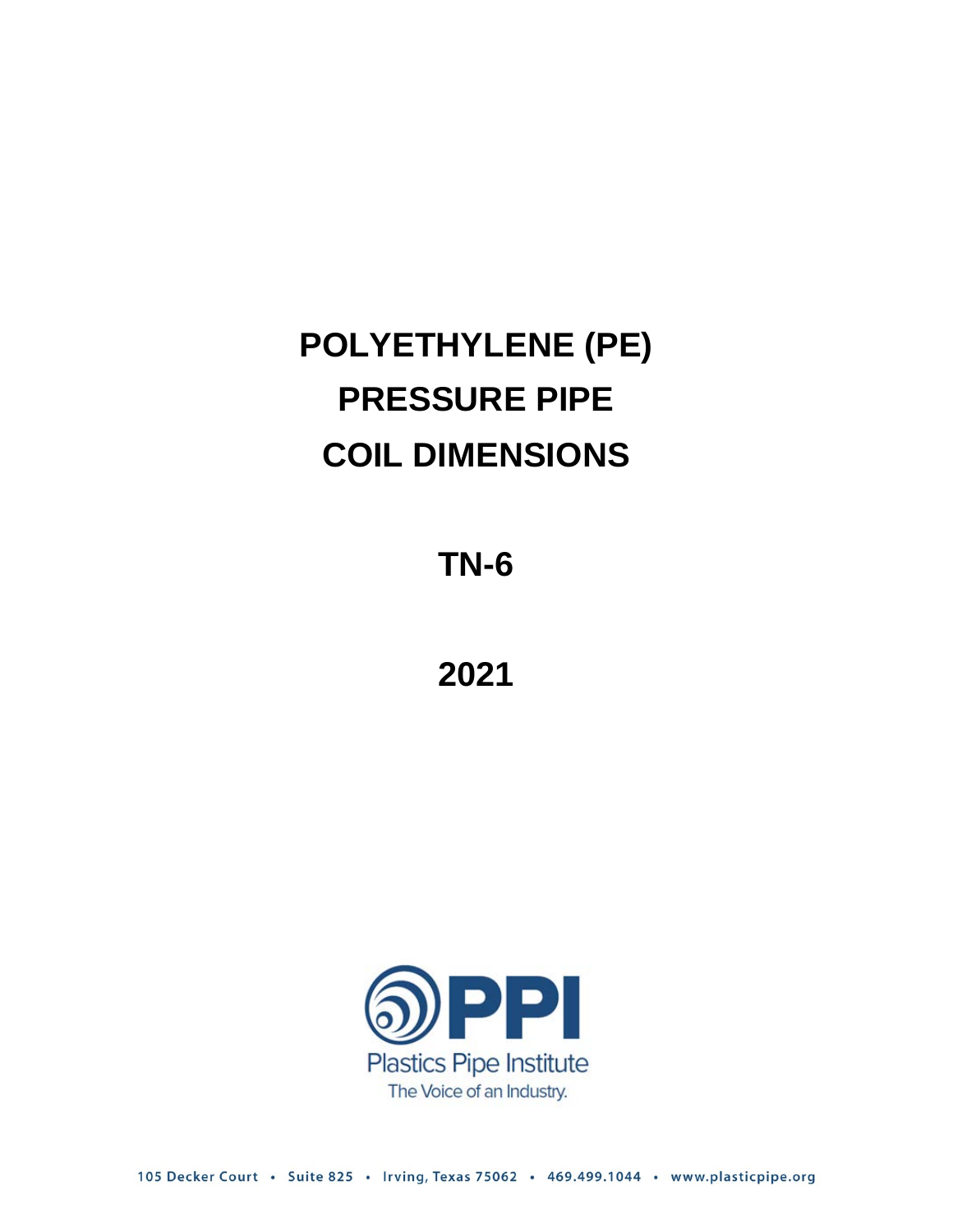### **Foreword**

This technical note was developed and published with the technical help and financial support of the members of the PPI (Plastics Pipe Institute, Inc.). The members have shown their interest in quality products by assisting independent standards-making and user organizations in the development of standards, and also by developing reports on an industry-wide basis to help engineers, code officials, specifying groups, and users.

The purpose of this technical note is to provide general information on polyethylene pressure pipe coil dimensions.

PPI has prepared this technical note as a service to the industry. The information in this note is offered in good faith and believed to be accurate at the time of its preparation, but is offered "as is" without any express or implied warranty, including WARRANTIES OF MERCHANTABILITY AND FITNESS FOR A PARTICULAR PURPOSE. Any reference to or testing of a particular proprietary product should not be construed as an endorsement by PPI, which does not endorse the proprietary products or processes of any manufacturer. The information in this technical note is offered for consideration by industry members in fulfilling their own compliance responsibilities. PPI assumes no responsibility for compliance with applicable laws and regulations.

PPI intends to revise this technical note from time to time, in response to comments and suggestions from users of the report. Please send suggestions of improvements to the address below. Information on other publications can be obtained by contacting PPI directly or visiting the web site.

The Plastics Pipe Institute, Inc.

[https://www.plasticpipe.org](https://www.plasticpipe.org/)

This Technical Note, TN-6, was first issued in 2001 and was revised in February 2021.

© 2021 Plastics Pipe Institute, Inc.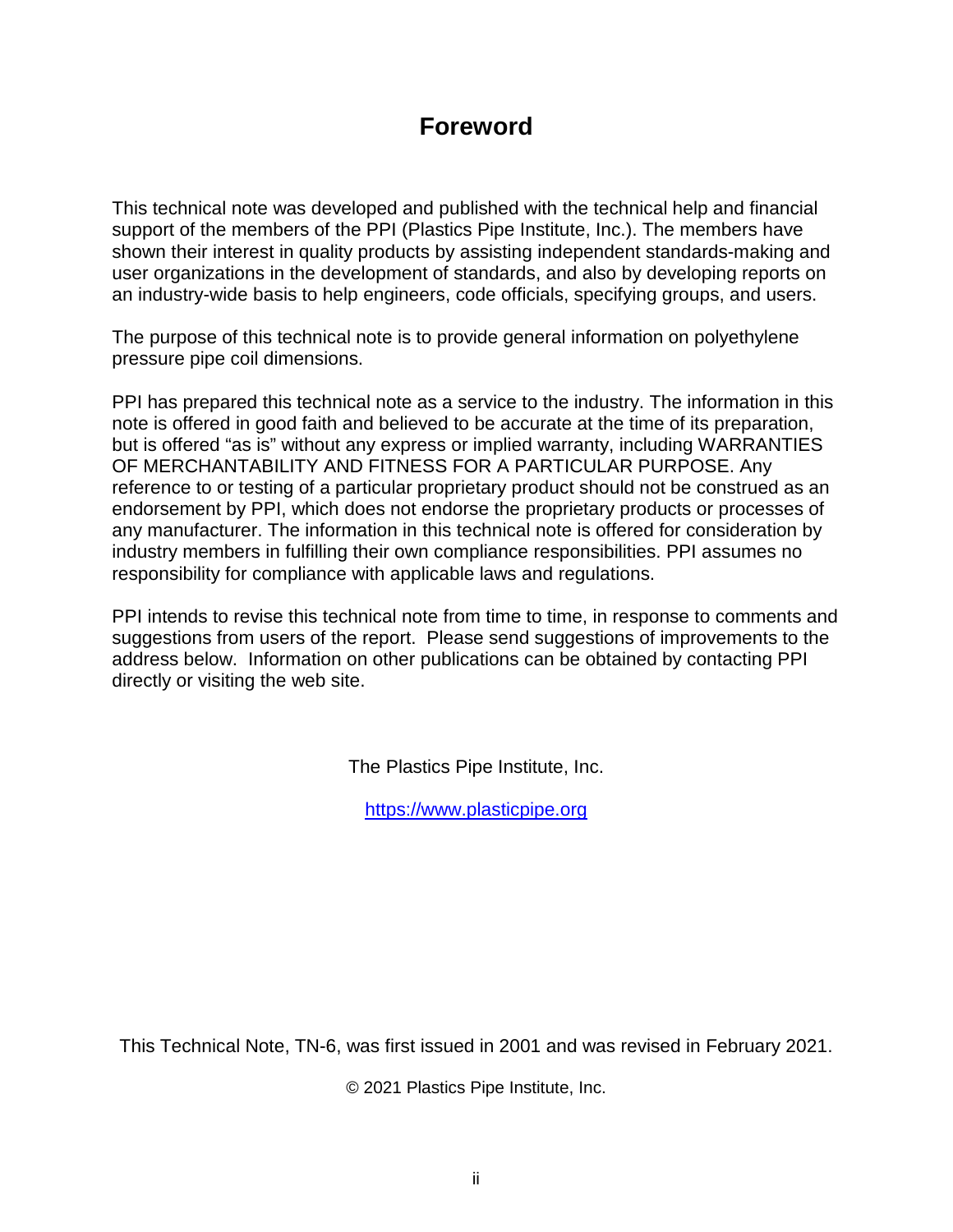## **Table of Contents**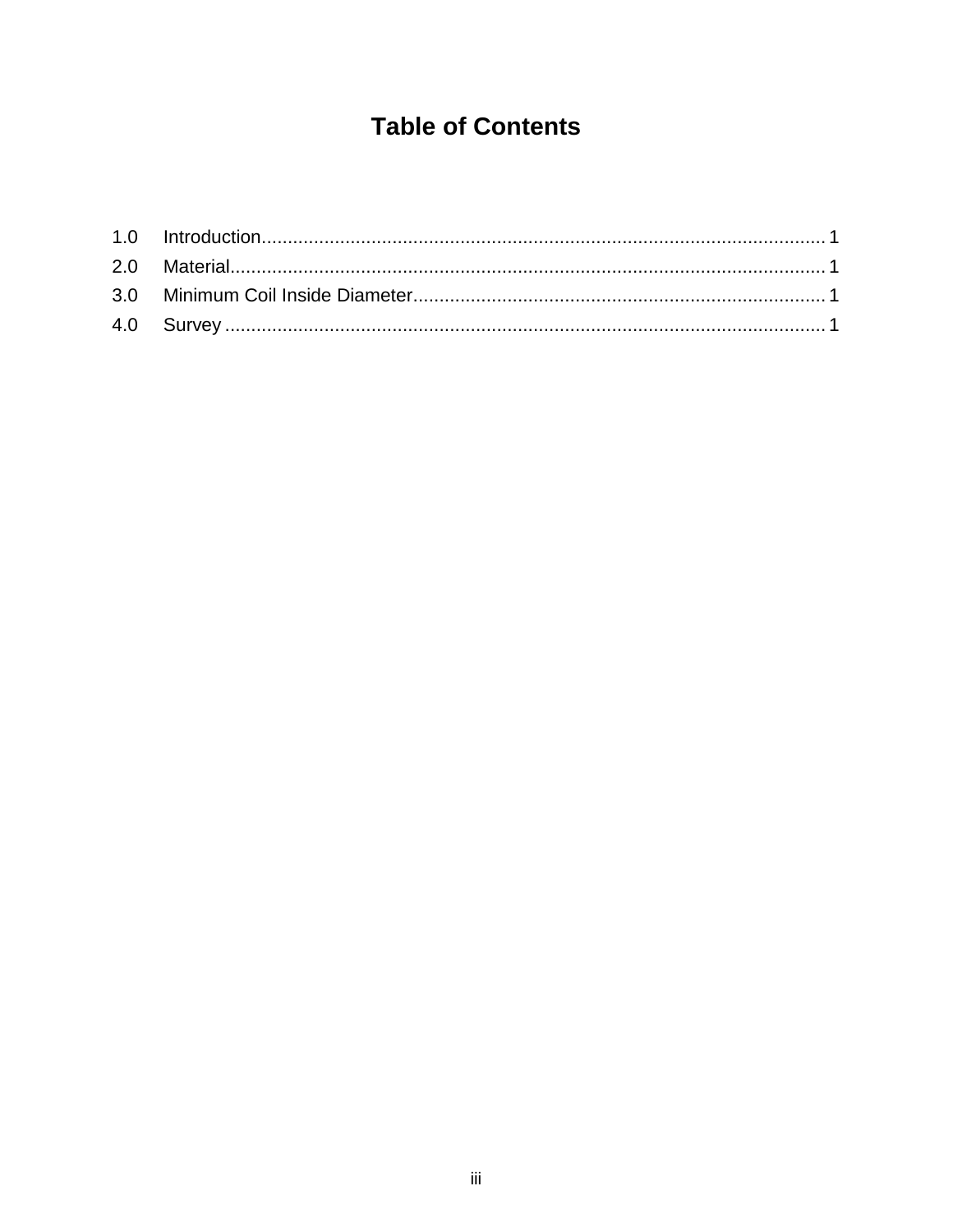#### **POLYETHYLENE (PE) PRESSURE PIPE COIL DIMENSIONS**

#### <span id="page-3-0"></span>1.0 INTRODUCTION

This Technical Note lists the smallest coil inside diameters for polyethylene pressure pipe reported in a 2020 survey of pipe manufacturers and/or review of publicly available data from pipe manufacturer websites. The reported values may be used as guidelines for establishing coiling dimensions. The user should verify these dimensions are suitable for their materials and conditions.

#### <span id="page-3-1"></span>2.0 MATERIAL

The materials used to manufacture the pipe and tubing in this survey were polyethylene used in pressure applications. Non-pressure pipe polyethylene materials may have different coiling dimensions.

#### <span id="page-3-2"></span>3.0 MINIMUM COIL INSIDE DIAMETER

The minimum coil inside diameter should be sufficiently large so that the pipe (tubing) wall will not buckle (kink) during coiling. Appropriate coiling equipment, techniques, and process conditions are required to avoid buckling or kinking during coiling.

#### <span id="page-3-3"></span>4.0 SURVEY

Tables 1 and 2 summarize the minimum coil inside diameters currently used in the pressure pipe industry as well as list common DR's that are coiled at that inside diameter. Industry practice has led to specific coil diameters to accommodate shipping limitations, field handling limitations, and installation equipment (including rerounding equipment). Minimum coil diameters do not necessarily represent minimum coil inside diameter limits, rather the data indicate current practice at the time of this writing. Special coiling techniques and conditions may allow smaller coil inside diameters to be used. Contact the pipe manufacturer to verify the actual coil dimensions.